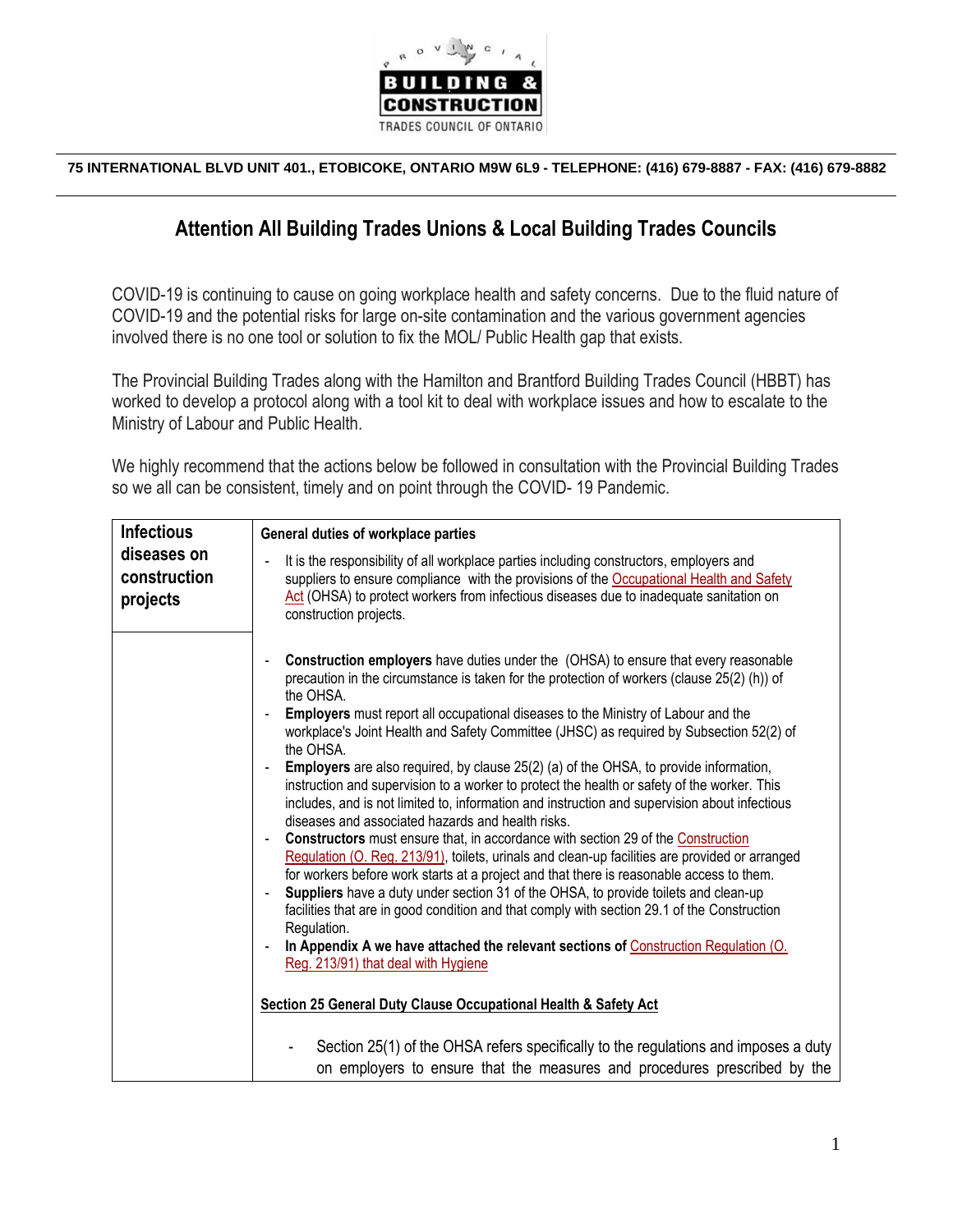| <b>Infectious</b> | regulations are carried out. However, s. 25(1) does not exhaust employers'                                                                                                           |  |  |
|-------------------|--------------------------------------------------------------------------------------------------------------------------------------------------------------------------------------|--|--|
| diseases on       | duties under the Act. Section $25(2)(h)$ states the following:                                                                                                                       |  |  |
| construction      |                                                                                                                                                                                      |  |  |
| projects          | Without limiting the strict duty imposed by subsection (1), an employer shall,                                                                                                       |  |  |
|                   |                                                                                                                                                                                      |  |  |
|                   | (h) take every precaution reasonable in the circumstances for the protection of a worker;                                                                                            |  |  |
|                   | Section 25(2)(h) establishes a duty that has been described as "even more                                                                                                            |  |  |
|                   | sweeping" than s. 25(1) <sup>1</sup> . It is more sweeping because it does not depend on                                                                                             |  |  |
|                   | the existence of a specific regulation prescribing or proscribing particular                                                                                                         |  |  |
|                   | conduct.                                                                                                                                                                             |  |  |
|                   | Section 25(2)(h) is necessary because the regulations cannot reasonably anticipate                                                                                                   |  |  |
|                   | and provide for all of the needs and circumstances of the many and varied                                                                                                            |  |  |
|                   | workplaces across the province.                                                                                                                                                      |  |  |
|                   | Investigation and workplace analysis need to go beyond merely determining                                                                                                            |  |  |
|                   | whether section 25(1) of the OHSA, requiring employers to ensure that the                                                                                                            |  |  |
|                   | measures and procedures prescribed by the regulations, are being carried out.                                                                                                        |  |  |
|                   | Employers are required to comply with s. 25(2)(h) as well as s. 25(1), and the                                                                                                       |  |  |
|                   | application of s. 25(2)(h) does not depend on compliance with any of the                                                                                                             |  |  |
|                   | regulations.                                                                                                                                                                         |  |  |
|                   | Courts have held that regulations cannot "occupy the field" <sup>2</sup> by displacing statutory                                                                                     |  |  |
|                   | authority. Section 25(2)(h) specifically requires that employers take every precaution                                                                                               |  |  |
|                   | reasonable in the circumstances for the protection of a worker.                                                                                                                      |  |  |
|                   | See Appendix B for an example of how section 25 can be used effectively to ensure                                                                                                    |  |  |
|                   | optimal protection                                                                                                                                                                   |  |  |
|                   |                                                                                                                                                                                      |  |  |
|                   | Construction Regulation (O. Reg. 213/91), Safe work practices                                                                                                                        |  |  |
|                   | Water (Section 28)                                                                                                                                                                   |  |  |
|                   | Subsection 28 (1) A reasonable supply of potable drinking water shall be kept readily                                                                                                |  |  |
|                   | accessible at a project for the use of workers.                                                                                                                                      |  |  |
|                   | Subsection 28 (2) Drinking water shall be supplied from a piping system or from a clean,                                                                                             |  |  |
|                   | covered container with a drain faucet.                                                                                                                                               |  |  |
|                   | Subsection 28 (3) Workers shall be given a sanitary means of drinking the drinking water.<br>Subsection 28 (4) Workers shall not be required to share a common drinking cup to drink |  |  |
|                   | water.<br><b>Constructors Toilets: (Section 29)</b>                                                                                                                                  |  |  |
|                   |                                                                                                                                                                                      |  |  |
|                   |                                                                                                                                                                                      |  |  |
|                   | <b>Subsection 29(3)</b> The constructor shall ensure, (a) that facilities are provided or arranged                                                                                   |  |  |
|                   | for workers before work has started at a project; and(b) that workers at the project have                                                                                            |  |  |
|                   | reasonable access to these facilities.                                                                                                                                               |  |  |
|                   |                                                                                                                                                                                      |  |  |
|                   |                                                                                                                                                                                      |  |  |

<sup>1</sup> R. v. Wyssen (1992), 10 O.R. (3d) 193 (C.A.), at p. 198.

<sup>2</sup> Ontario (Labour) v. Quinton Steel (Wellington) Limited, 2017 ONCA 1006; 2017 12 20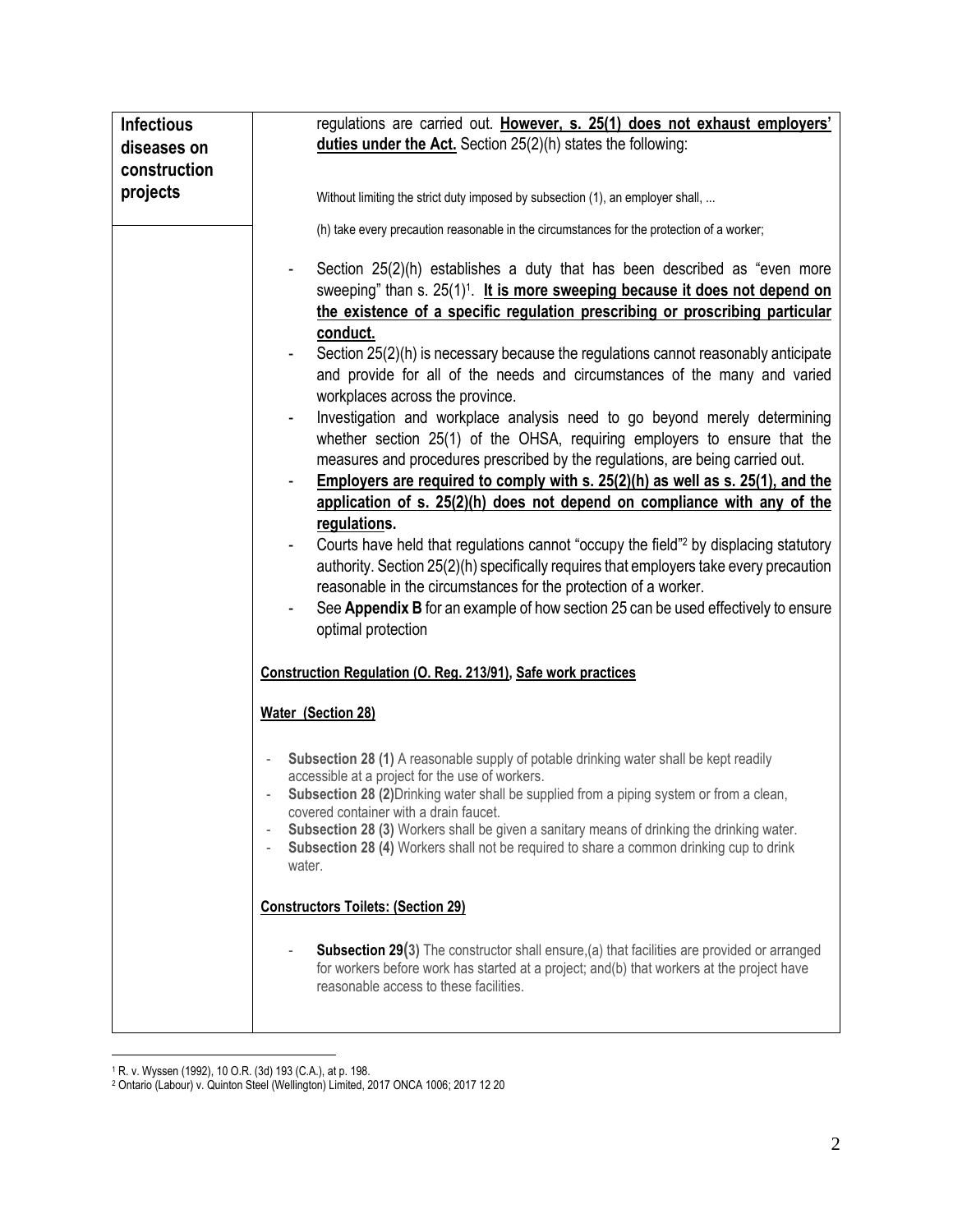| <b>Infectious</b><br>diseases on<br>construction<br>projects | Subsection 29.1 (0.1) Provide (or make arrangements for) water flush toilets that are<br>connected to a sanitary sewer, or chemical flush toilets that are not connected to a sanitary<br>sewer.<br>Subsection 29.1 (2-5) Ensure that minimum numbers of toilets as prescribed per number<br>of workers regularly employed at the project are provided, and separate facilities for female<br>workers are provided, unless the facilities are intended to be used by only one worker at a<br>time.<br>Subsection 29.1(6) provides the number of urinals that can replace toilets if the facilities<br>are only to be used by males. Ensure that facilities are serviced as often as required. (One-<br>week intervals may not be sufficient in warm weather or when larger numbers of workers<br>are present at a project).                                                                                                                                          |  |
|--------------------------------------------------------------|----------------------------------------------------------------------------------------------------------------------------------------------------------------------------------------------------------------------------------------------------------------------------------------------------------------------------------------------------------------------------------------------------------------------------------------------------------------------------------------------------------------------------------------------------------------------------------------------------------------------------------------------------------------------------------------------------------------------------------------------------------------------------------------------------------------------------------------------------------------------------------------------------------------------------------------------------------------------|--|
|                                                              | <b>Clean-up facilities</b>                                                                                                                                                                                                                                                                                                                                                                                                                                                                                                                                                                                                                                                                                                                                                                                                                                                                                                                                           |  |
|                                                              | Provide an adequate number of clean-up facilities, as prescribed and ensure that they<br>are equipped with wash basins, with both hot and cold running water where reasonably<br>possible, paper towels and receptacle or a hand dryer.<br>In cases where it is not reasonably possible to provide running water, it is permissible<br>to use hand cleanser that can be used without water, paper towels (and receptacle) or<br>a hand dryer.                                                                                                                                                                                                                                                                                                                                                                                                                                                                                                                        |  |
|                                                              | Actions if there is a violation                                                                                                                                                                                                                                                                                                                                                                                                                                                                                                                                                                                                                                                                                                                                                                                                                                                                                                                                      |  |
|                                                              | Always speak directly with the contractor to try and resolve the matter internally on behalf<br>1.<br>of the affected trades.<br>The workers should remain on site but at a safe location - no member leaves the site.<br>2.<br>3.<br>If possible, contact Carmine Tiano (416-899-7913) at this time to go over the scenario<br>before escalating matters.<br>If issue cannot be resolved when contacting the MOL ensure that a file# / Ticket # is<br>4.<br>requested on the complaint and that an unsafe work stoppage has been filed.<br>If MOL refuses to support the safety issue and won't write orders but you know it is a<br>5.<br>serious issue you must begin to carefully escalate. You can do any of the following:                                                                                                                                                                                                                                     |  |
|                                                              | Bring the issue to the regional MOL Manager . In Appendix C we have provided<br>ш<br>a chart detailing the regional mangers in various areas.<br>Contact Carmine Tiano (416) 899-7913 or carmine@ontariobuildingtrades.com<br>ш<br>so he can contact the Provincial Prevention Office and Minister Monte<br>McNaughton's Office if the Regional MOL is not supportive or the issue is serious<br>enough to warrant further escalation.<br>Can initiate an appeal under section 61(1) of OHSA contesting the inspector's<br>ш<br>refusal to write an order. See Ontario Labour Relations Board information<br>bulletin No. 21 "Occupational health and safety act appeals of an inspector's<br>order. http://www.olrb.gov.on.ca/english/infob/infbul21.pdf.<br>If you chose to initiate an appeal it is recommended that you discuss the<br>g,<br>matter with legal counsel or contact Carmine Tiano at the Provincial<br><b>Building Trades prior to proceeding.</b> |  |
| <b>Work Refusals</b>                                         | Always speak directly with the contractor to try and resolve the matter internally on behalf of the<br>affected trades.<br>The workers should remain on site but at a safe location - no member leaves the site.<br>If possible, contact Carmine Tiano (416-899-7913) at this time to go over the scenario before<br>escalating matters.                                                                                                                                                                                                                                                                                                                                                                                                                                                                                                                                                                                                                             |  |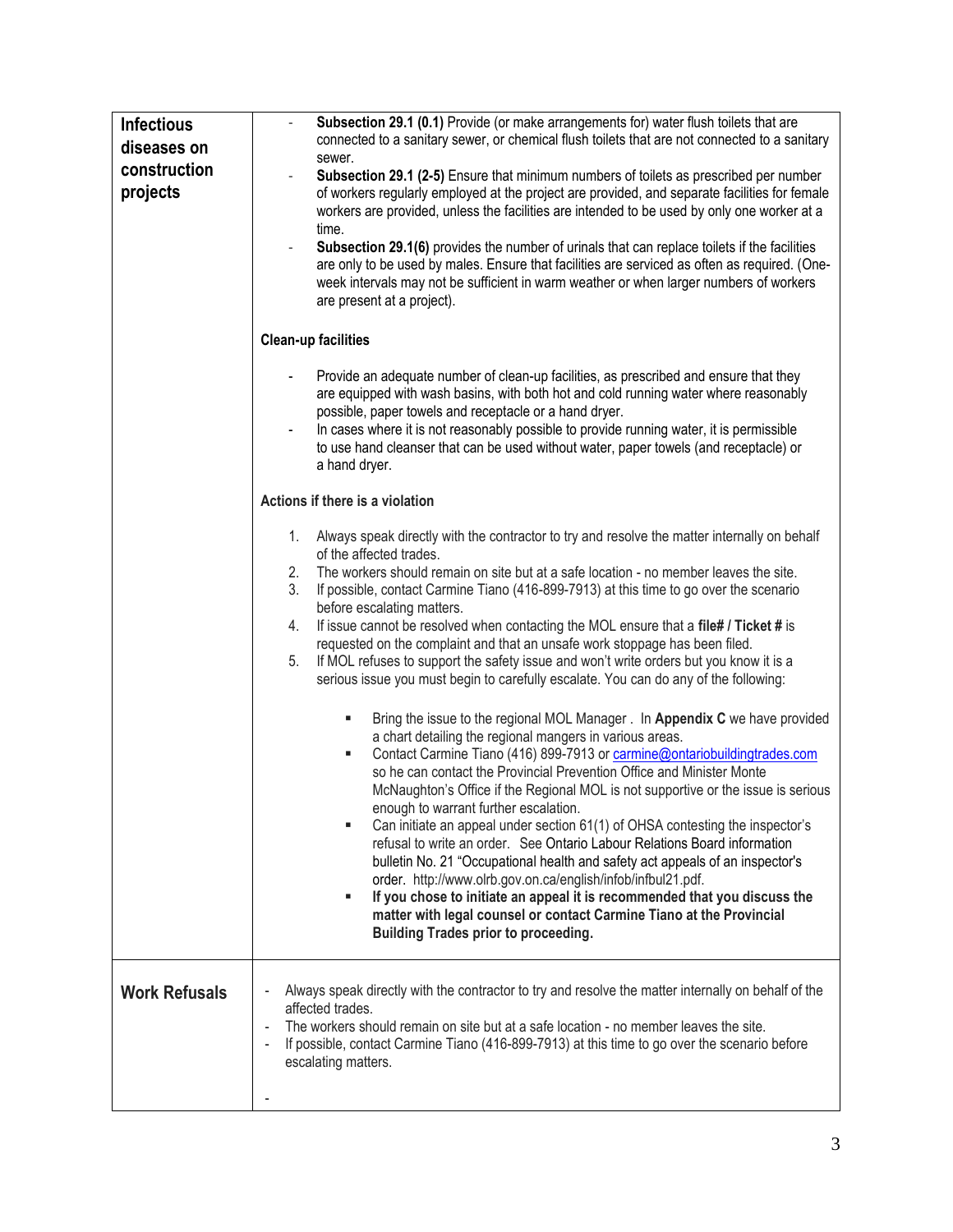| <b>Work Refusals</b>                                        | If issue cannot be resolved when contacting the MOL ensure that a file# / Ticket # is requested<br>on the complaint and that an unsafe work stoppage has been filed.<br>See Appendix- D on how to initiate a work refusal.                                                                                                                                                                                                                                                                                                                                                                         |
|-------------------------------------------------------------|----------------------------------------------------------------------------------------------------------------------------------------------------------------------------------------------------------------------------------------------------------------------------------------------------------------------------------------------------------------------------------------------------------------------------------------------------------------------------------------------------------------------------------------------------------------------------------------------------|
| <b>IHSA Labour</b><br><b>Management</b><br><b>Committee</b> | Raise all issues, especially COVID-19 and infectious disease with committee stakeholders<br>L,<br>including the IHSA Regional Labour Management Representatives and Contractor Co-Chair.<br>This has 2 purposes<br>First it gets the issue put in the IHSA minutes which is reported every month at the Provincial<br>$\overline{a}$<br>IHSA Section 21 Committee.<br>Secondly because the Regional MOL Manager sits at the table for the Regional IHSA Labour<br>L,<br>Management meetings which provides for further opportunity to share our concerns and try and<br>work with MOL for feedback |
| <b>Public Health</b>                                        | Contact the Regional Infectious Disease Emergency Response Team in your region.<br>$\overline{a}$<br>If public Health is not responsive contact your representative on the City Council to escalate the<br>$\overline{a}$<br>matter at the City Public Health Department.                                                                                                                                                                                                                                                                                                                          |
| <b>Messaging</b>                                            | The key in dealing with the MOL and Public Health is the message that "You are concerned<br>about workers, public safety and stopping a possible outbreak and keeping businesses and the<br>economy open" and the "the last thing we need is an outbreak and another lockdown""you<br>are contacting them to help eliminate a possible future workplace outbreak the last thing we<br>all need is a major outbreak and back in lockdown, if we are not careful all the businesses might<br>have to close down like what is happening in the US."                                                   |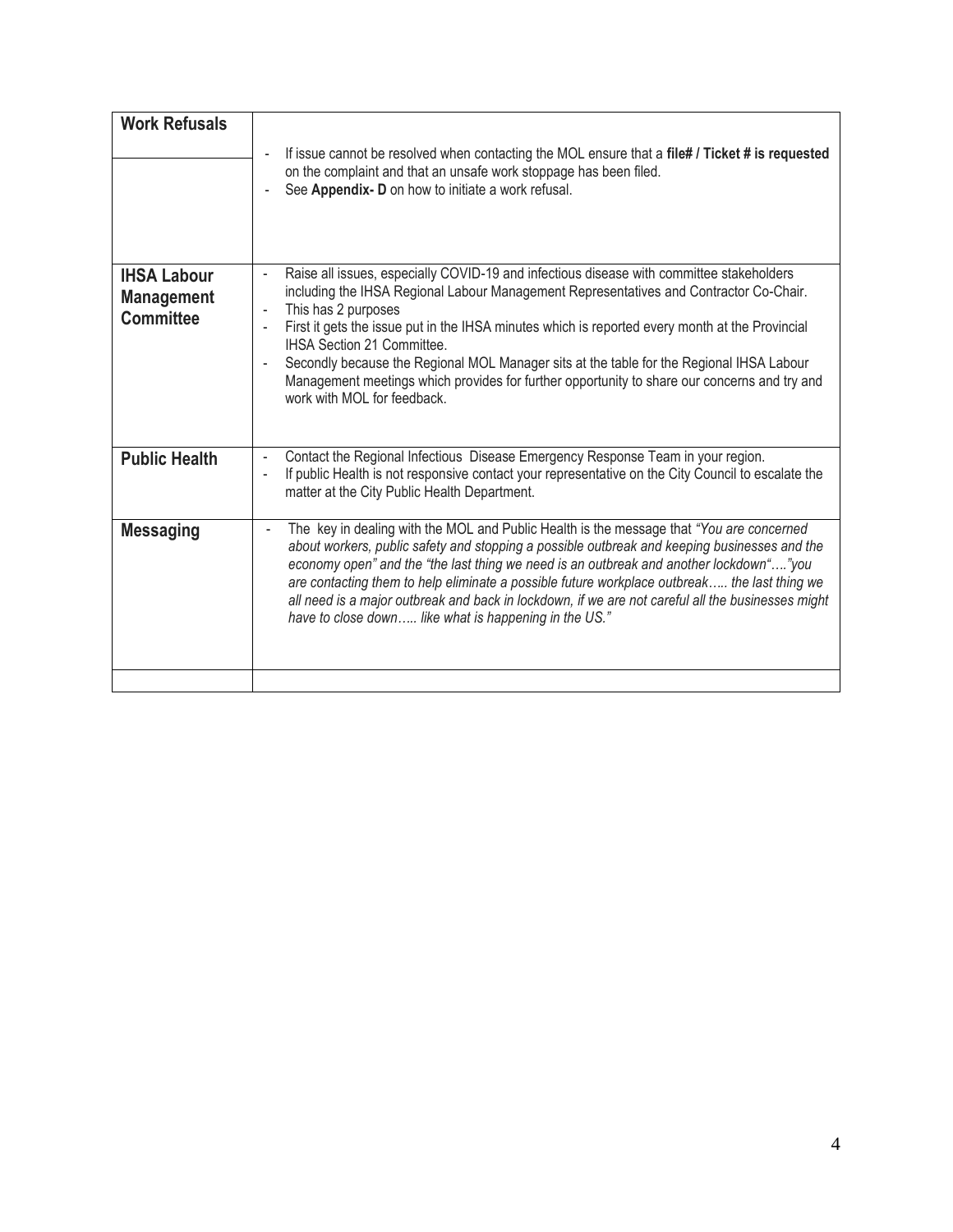**APPENDIX A O. Reg. 213/91**

### **HYGIENE**

**28.** (1) A reasonable supply of potable drinking water shall be kept readily accessible at a project for the use of workers. O. Reg. 213/91, s. 28 (1).

(2) Drinking water shall be supplied from a piping system or from a clean, covered container with a drain faucet. O. Reg. 213/91, s. 28 (2).

(3) Workers shall be given a sanitary means of drinking the drinking water. O. Reg. 213/91, s. 28 (3).

(4) Workers shall not be required to share a common drinking cup to drink water. O. Reg. 213/91, s. 28 (4).

**29.** (1) In this section,

"facilities" means toilet, urinal and clean-up facilities; ("installations")

"service", when used as a verb, means to have waste pumped out and to have the facilities replenished where necessary. ("entretenir") O. Reg. 527/00, s. 1.

(2) REVOKED: O. Reg. 527/00, s. 1.

(3) The constructor shall ensure,

- (a) that facilities are provided or arranged for workers before work has started at a project; and
- (b) that workers at the project have reasonable access to these facilities. O. Reg. 145/00, s. 15.

(4) Subject to subsections (5) and (6), the facilities shall be located not more than 180 metres, measured horizontally, from the project work area. O. Reg. 142/17, s. 6.

(5) If work is being performed in a tunnel, the facilities shall be located not more than 180 metres, measured horizontally, from the entrance to the tunnel. O. Reg. 142/17, s. 6.

(6) The facilities may be located not more than 3 kilometres from the work area if transportation to the facilities is provided for workers where reasonably required. O. Reg. 142/17, s. 6.

(7) If the project is the construction of a building, the facility shall be located not more than 9 metres, measured vertically, from the level at which work is being performed, in addition to meeting the requirement set out in subsection (4). O. Reg. 142/17, s. 6.

(8) The location of the facilities under subsection (7) may be varied if the arrangement affords reasonable accessibility for workers. O. Reg. 145/00, s. 15.

(9) If the location of the facilities is varied under subsection (8), the constructor shall document in writing the location and the reasons for the variance, and shall provide the document to,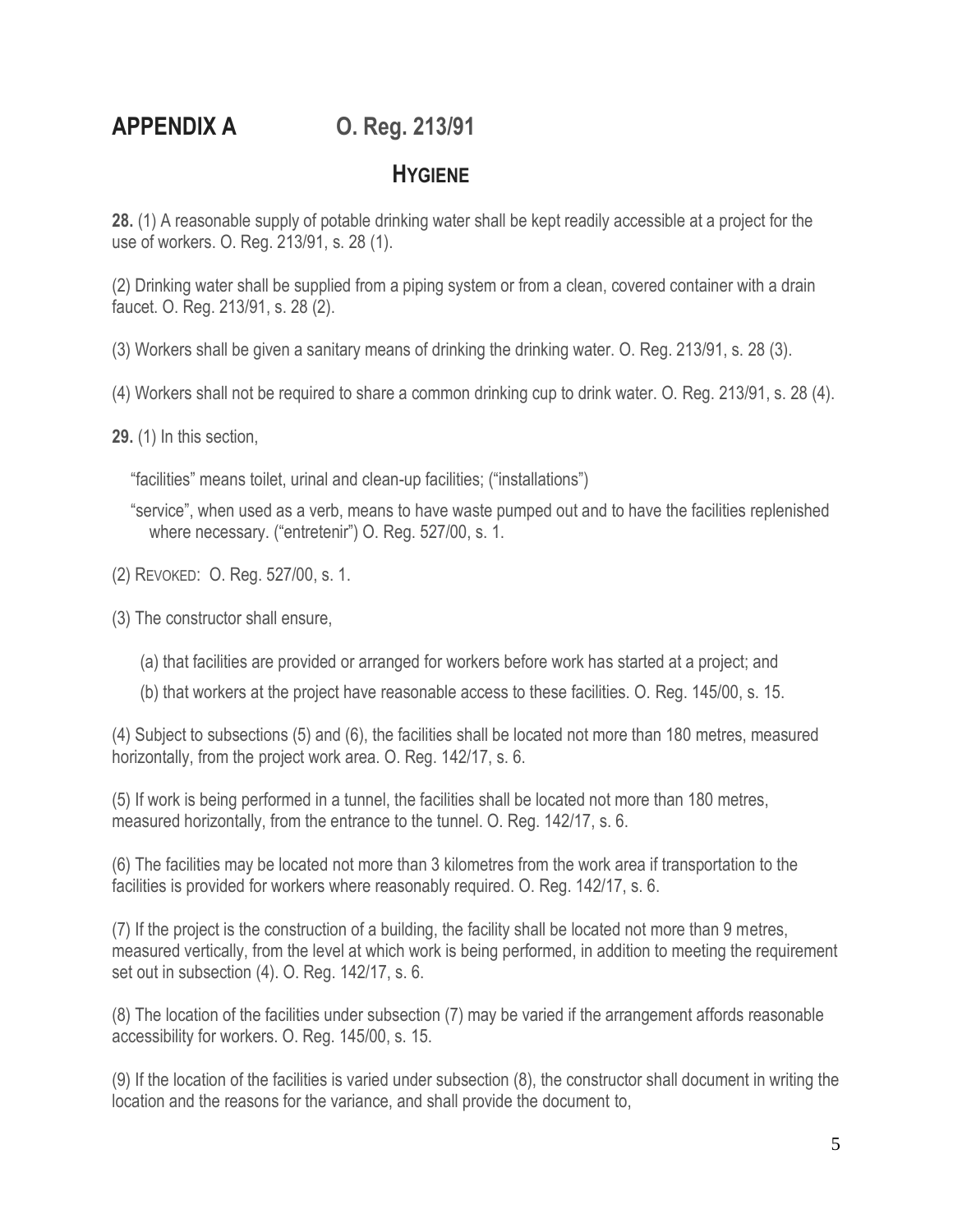- (a) the joint health and safety committee or the health and safety representative, if any, for the workplace; or
- (b) the workers, if there is no committee or representative for the workers. O. Reg. 145/00, s. 15.

(10) The constructor shall,

- (a) inform workers of the location of the facilities; and
- (b) post the location of the facilities in a conspicuous place at the project if it is practical to do so. O. Reg. 145/00, s. 15.

(11) The facilities shall be serviced, cleaned and sanitized as frequently as necessary to maintain them in a clean and sanitary condition. O. Reg. 145/00, s. 15.

(12) The constructor shall keep at the project for the duration of the project,

- (a) a record of the servicing, cleaning and sanitizing of the facilities; and
- (b) a copy of the document required under subsection (9), if any. O. Reg. 145/00, s. 15.

(13) Facilities that are not under the constructor's control satisfy the requirements of this section only if the constructor has received permission from the facilities' owner for workers to use the facilities. O. Reg. 145/00, s. 15.

**29.1** (0.1) In this section,

"non-sewered flush toilet facilities" means water flush toilets or chemical flush toilets that have the features listed in subsection (0.2); ("installations de toilettes à chasse non raccordées à un réseau d'égouts")

"sewered toilet facilities" means water flush toilets that are connected to a sanitary sewer system and equipped with a trap in accordance with the applicable provisions of the Building Code. ("installations de toilettes raccordées à un réseau d'égouts") O. Reg. 527/00, s. 2 (1); O. Reg. 142/17, s. 7.

(0.2) The features referred to in the definition of "non-sewered flush toilet facilities" in subsection (0.1) are:

- 1. The toilets are not connected to a sanitary sewer system.
- 2. They are equipped with a trap or a positive seal separating stored waste from the bowl.
- 3. The waste is first flushed from the bowl with water or with water containing chemical additives. Then the waste is deposited into a container and chemically treated sufficiently for the container's maximum capacity. O. Reg. 527/00, s. 2 (1).

(1) Each toilet facility shall meet the following requirements:

1. There shall be a toilet with an open-front toilet seat.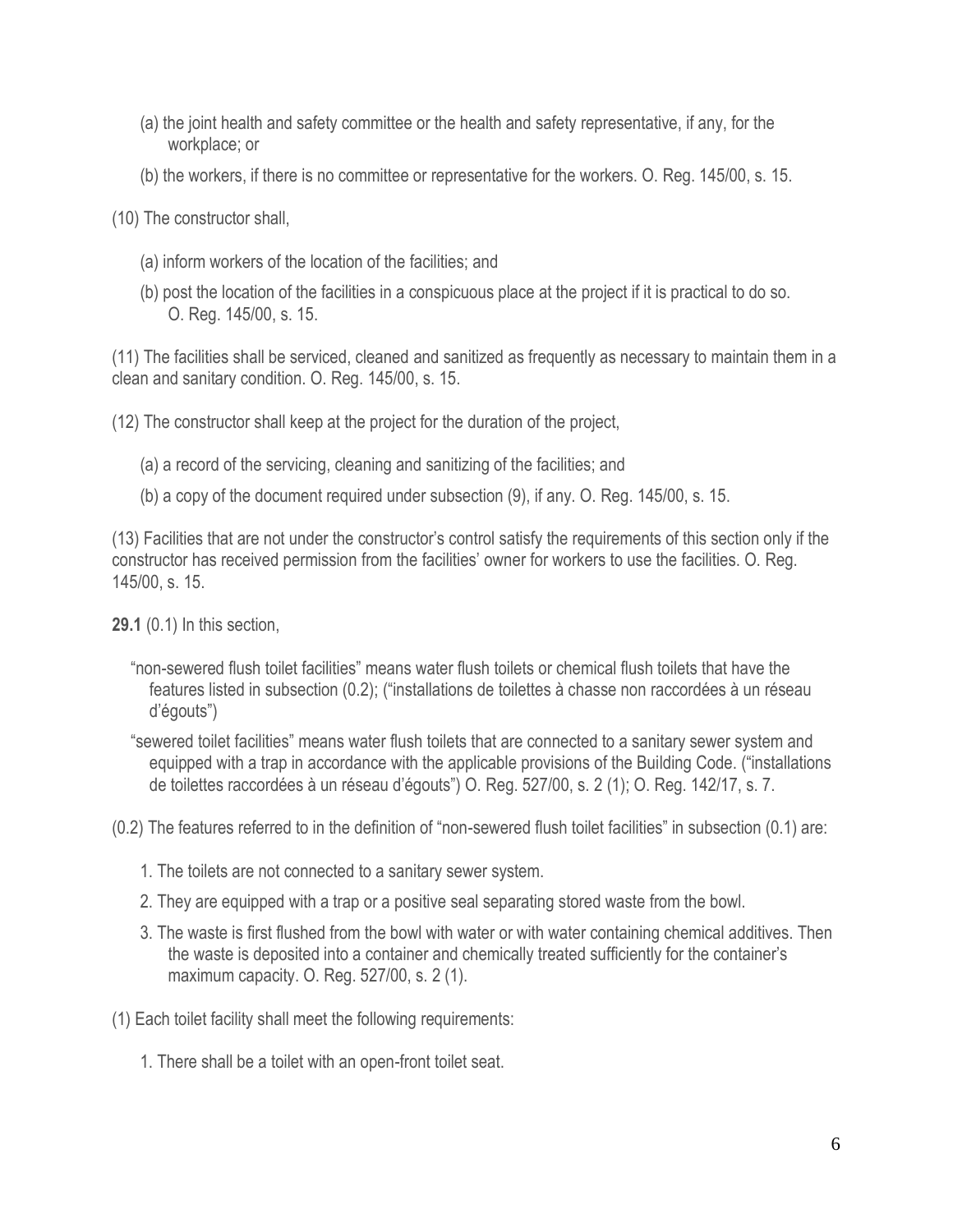- 2. There shall be a toilet paper holder and an adequate supply of toilet paper. If the facility is intended for use by female workers, there shall be a disposal receptacle for sanitary napkins.
- 3. The facility shall afford the user privacy and protection from weather and from falling objects. There shall be a self-closing door that can be locked from inside the facility.
- 4. The facility shall be,

i. illuminated by natural or artificial light,

ii. adequately heated, if that is possible, and

iii. adequately ventilated.

- 5. If the facility is intended for use by males only or by females only, it shall have a sign indicating that fact.
- 6. The facility shall be kept in good repair at all times. O. Reg. 145/00, s. 15; O. Reg. 527/00, s. 2 (2, 3).

(2) Separate toilet facilities shall be provided for male and female workers, unless the facilities are intended to be used by only one worker at a time. O. Reg. 145/00, s. 15.

(3) Sewered toilet facilities or non-sewered flush toilet facilities shall be provided at a project, subject to subsection (4). O. Reg. 145/00, s. 15.

(4) If a project is being carried out in a remote unpopulated area and it is not reasonably possible to provide the toilet facilities required under subsection (3), other types of toilet facilities that come as close as possible to having the features of non-sewered flush toilet facilities shall be provided instead. O. Reg. 527/00, s. 2 (4).

(5) When water flush toilets or non-recirculating chemical flush toilets are provided, the minimum number of toilets required at the project is as follows:

|      | I ADLE                                                                          |                                                                 |
|------|---------------------------------------------------------------------------------|-----------------------------------------------------------------|
| Item | Column 1<br>Minimum number of toilets                                           | Column 2<br>Number of workers regularly employed at the project |
|      |                                                                                 | $1 - 15$                                                        |
| 2.   |                                                                                 | 16-30                                                           |
| 3.   | -u                                                                              | $31 - 45$                                                       |
| 4.   | 4                                                                               | 46-60                                                           |
| . ხ  | 4, plus 1 additional toilet for each additional group of 15 or<br>fewer workers | 61 or more                                                      |

TABLE

O. Reg. 145/00, s. 15; O. Reg. 527/00, s. 2 (5); O. Reg. 345/15, s. 8 (1).

(6) If the toilets are located in a multiple water flush toilet facility and are intended to be used by male workers, water flush urinals may be substituted for a maximum of two-thirds of the number of toilets required by subsection (5). O. Reg. 145/00, s. 15.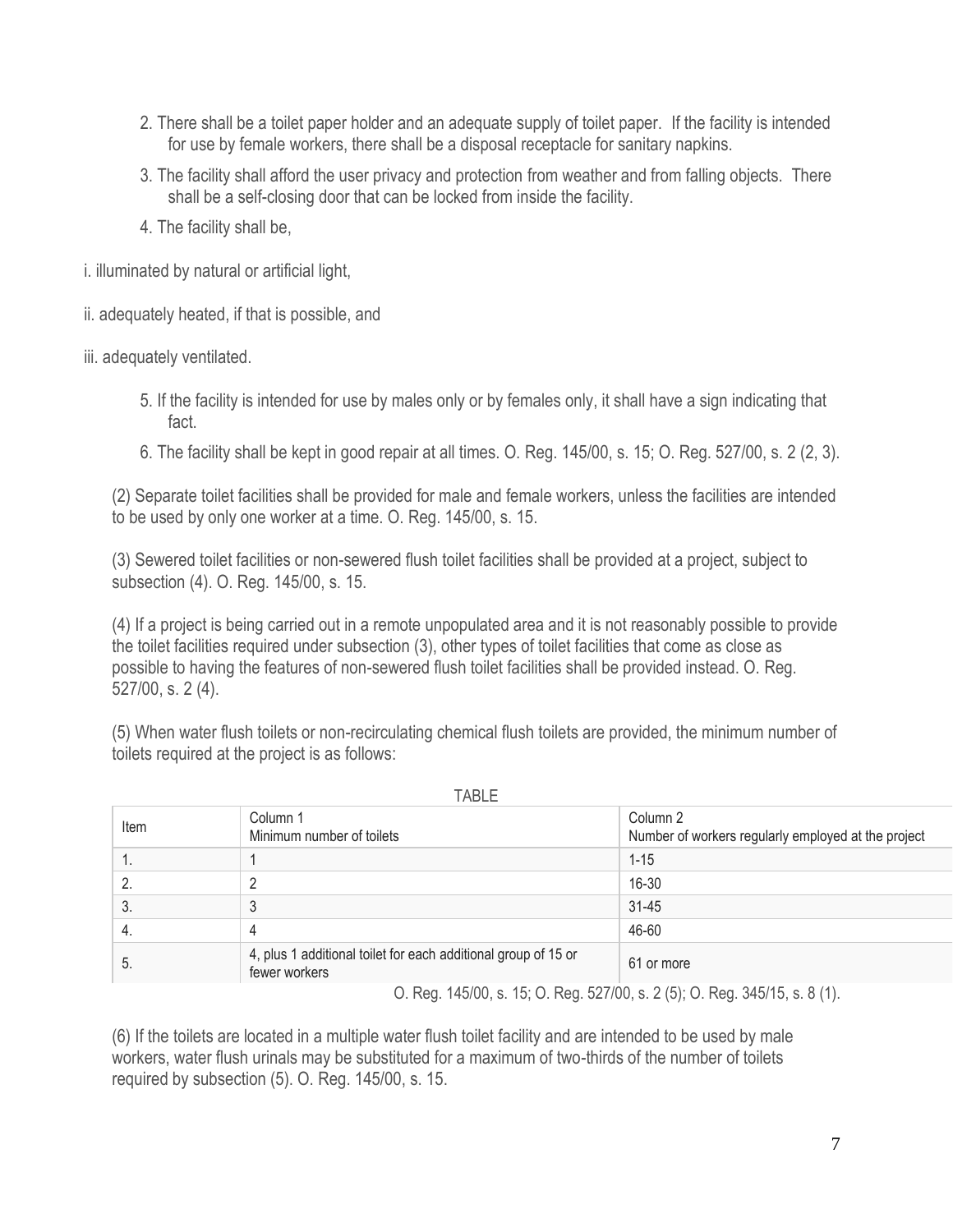(7) When toilets other than water flush toilets or non-recirculating chemical flush toilets are provided, the minimum number of toilets required at the project is as follows:

| TABLE                                                                      |                                                                                 |                                                                 |
|----------------------------------------------------------------------------|---------------------------------------------------------------------------------|-----------------------------------------------------------------|
| Item                                                                       | Column 1<br>Minimum number of toilets                                           | Column 2<br>Number of workers regularly employed at the project |
| Ί.                                                                         |                                                                                 | $1 - 10$                                                        |
|                                                                            | റ                                                                               | 11-20                                                           |
| 3.                                                                         |                                                                                 | 21-30                                                           |
| 4.                                                                         | 4                                                                               | $31 - 40$                                                       |
| . ს                                                                        | 4, plus 1 additional toilet for each<br>additional group of 15 or fewer workers | 41 or more                                                      |
| O. Reg. 145/00, s. 15; O. Reg. 527/00, s. 2 (6); O. Reg. 345/15, s. 8 (2). |                                                                                 |                                                                 |

(8) If the toilets are located in a portable single-unit toilet facility intended for use by male workers, there shall be at least one urinal for each toilet. O. Reg. 145/00, s. 15.

(9) Portable urinals equipped with clean-up facilities are permitted in addition to the requirements of this section. O. Reg. 145/00, s. 15.

**29.2** (1) Each single-toilet facility shall be provided with its own clean-up facility. O. Reg. 527/00, s. 3.

(1.1) In a multiple-toilet facility at a project, one clean-up facility shall be provided for every two toilets. O. Reg. 527/00, s. 3.

(2) Each clean-up facility shall meet the following requirements:

- 1. Subject to subsection (3), the facility shall have a wash basin with running water. Both hot and cold running water shall be available if reasonably possible.
- 2. Soap or hand cleanser shall be provided.
- 3. Paper towels or a hand dryer shall be provided. If paper towels are provided, there shall be a waste disposal receptacle nearby. O. Reg. 145/00, s. 15.

(3) If it is not reasonably possible to have a wash basin with running water at a clean-up facility, hand cleanser that can be used without water shall be provided instead. O. Reg. 145/00, s. 15.

**30.** Workers who handle or use corrosive, poisonous or other substances likely to endanger their health shall be provided with washing facilities with clean water, soap and individual towels. O. Reg. 213/91, s. 30.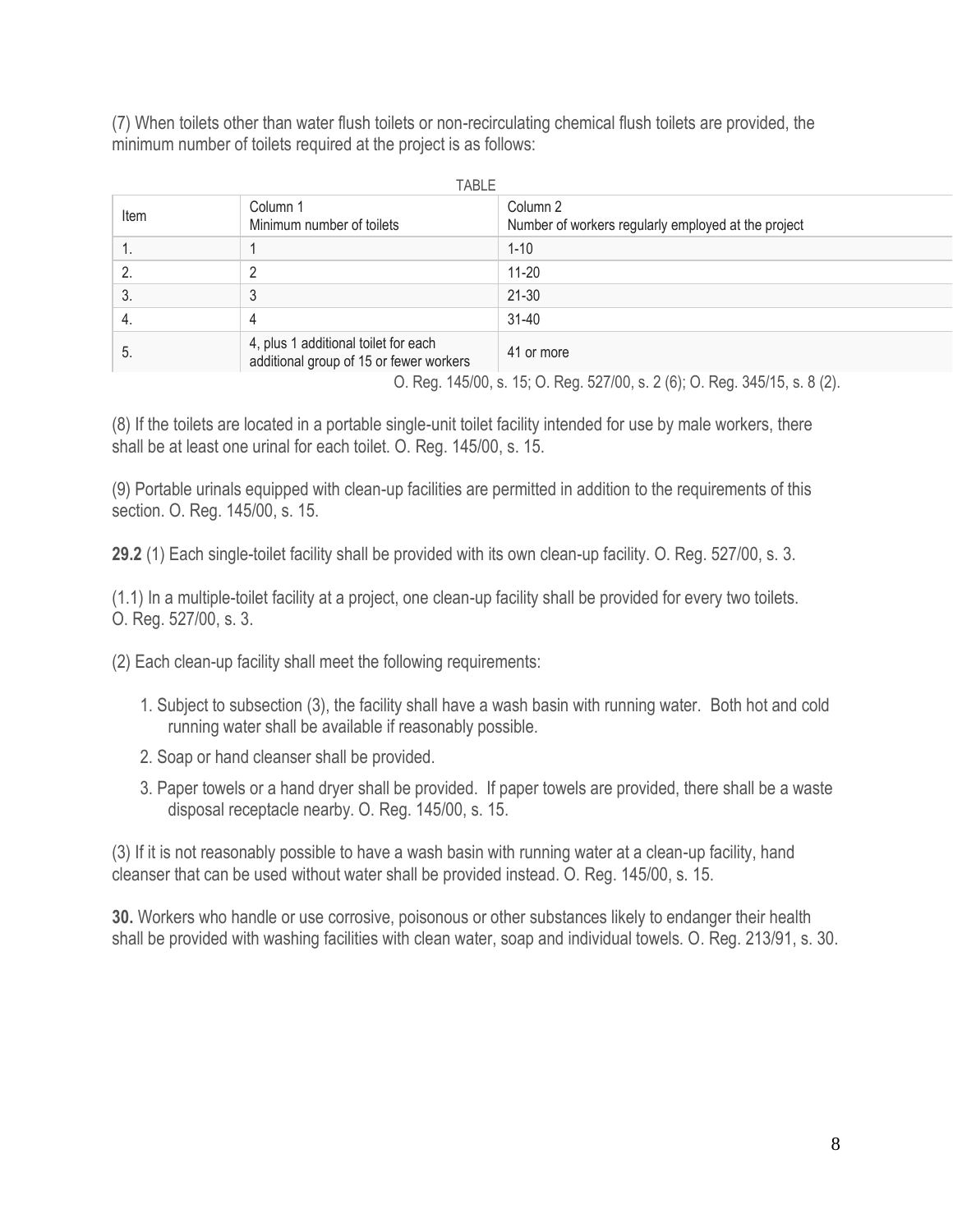## **APPENDIX B Example: Section 25 (2)(h)**

July 16, 2020

To: Hon. Monte McNaughton Minister of Labour, Training and Skills Development 14th Floor, 400 University Avenue Toronto, ON - M7A 1T7

Dear Minister McNaughton, our office was recently contacted by Mr. Mark Ellerker, Business Manager of the Hamilton-Brantford Building and Construction Trades Council, regarding an incident at the "Woodward Waste Water Treatment Facility." The incident involved ten workers who were required to use the same water cooler during a recent heat wave. The water cooler was a high-frequency touch surface.

The situation was akin to using a food buffet line, which under the Emergency Management and Civil Protection Act are not prohibited during the COVID-19 pandemic . To make matters worse, the cooler was being washed and filled from a slop sink where they dumped buckets and mops.

The Ministry of Labour, Training and Skills Development (MLTSD) was contacted and an inspector promptly visited the site and did not find any violations or write any orders, even though the practice was not acceptable under Public Health measures. After the inspector visited the site, the employer bowed to pressure from the workers and agreed to provide bottled water to them.

Having provided a brief overview of these events, this brings us to the underlining objective of this letter, which is to point out that a narrow reading of regulations is not sufficient to protect health and safety, especially in the middle of the COVID-19 pandemic. From all accounts, the inspector took a prescriptive reading of the employer's duty to provide "fresh water." Ontario Regulation 213/91 "Construction Projects" section 28; with respect to the employer's duty to provide "fresh drinking" water states that:

28. (1) A reasonable supply of potable drinking water shall be kept readily accessible at a project for the use of workers. O. Reg. 213/91, s. 28 (1).

(2) Drinking water shall be supplied from a piping system or from a clean, covered container with a drain faucet. O . Reg. 213/91, s. 28 (2).

(3) Workers shall be given a sanitary means of drinking the drinking water. O. Reg. 213/91, s. 28 (3).

(4) Workers shall not be required to share a common drinking cup to drink water. O. Reg. 213/91, s. 28 (4).

As mentioned, the inspector, after attending the site, made a determination that the employer did not breach his obligations under Regulation 213/91. Respectfully, it is our position that the inspector did not properly look at the applicable regulation and determine whether the employer fulfilled his duty in accordance with the *Occupational Health and Safety Act* (OHSA). By this, we mean that regulations are not expected to displace statutory authority specifically, s. 25(2)(h) of OHSA.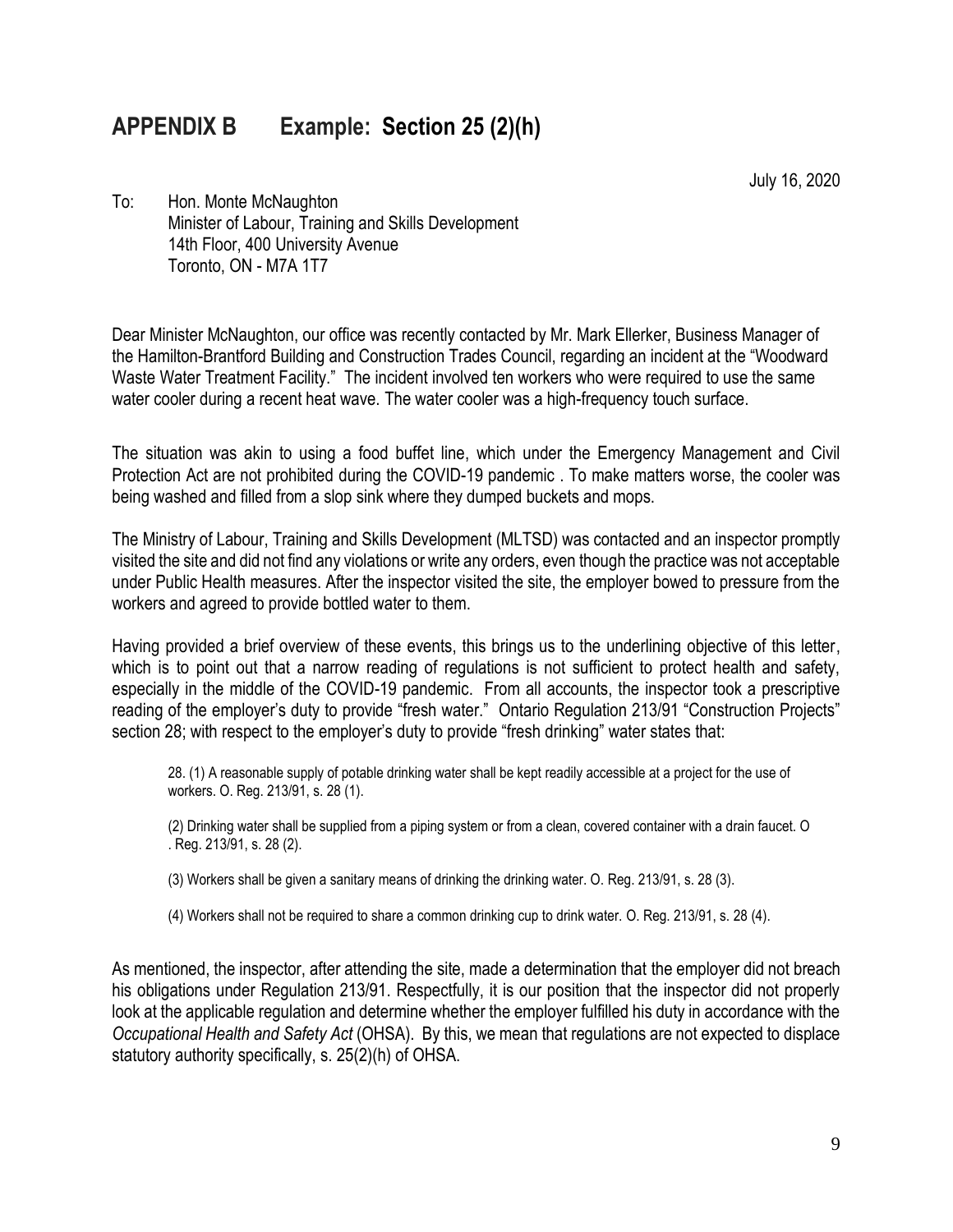It is our position as a starting point, that OHSA is public welfare legislation – legislation designed specifically to protect workers – and administrative tribunals and courts have consistently instructed that it must be interpreted generously, not narrowly or technically, in order to allow it to achieve this purpose.

We acknowledge that OHSA and the regulations cannot be interpreted to apply to every possible workplace scenario. However, OHSA establishes duties that are particularized by workplace-specific regulations which separately govern construction, mining, and industrial workplaces. As stated above, the workplace was covered under Ontario Regulation 213/91, specific to "Construction Projects."

Section 25(1) of the OHSA refers specifically to the regulations and imposes a duty on employers to ensure that the measures and procedures prescribed by the regulations are carried out. **However, s. 25(1) does not exhaust employers' duties under the Act.** Section 25(2)(h) states the following:

Without limiting the strict duty imposed by subsection (1), an employer shall, ...

(h) take every precaution reasonable in the circumstances for the protection of a worker;

Section 25(2)(h) establishes a duty that has been described as "even more sweeping" than s. 25(1)<sup>3</sup>. It is **more sweeping because it does not depend on the existence of a specific regulation prescribing or proscribing particular conduct.** 

Section 25(2)(h) is necessary because the regulations cannot reasonably anticipate and provide for all of the needs and circumstances of the many and varied workplaces across the province. In this particular scenario with the water cooler, when the inspector attended the site, the error/misinterpretation, was that the inspector only focused on whether the employer satisfied his duties under section 28 of Ontario Regulation 213/91 "Construction Projects."

The investigation and workplace analysis should have gone beyond merely determining whether section 25(1) of the OHSA, requiring employers to ensure that the measures and procedures prescribed by the regulations, was being carried out.

As mentioned, **employers are required to comply with s. 25(2)(h) as well as s. 25(1), and the application of s. 25(2)(h) does not depend on compliance with any of the regulations.** Courts have held that regulations cannot "occupy the field"<sup>4</sup> by displacing statutory authority. Section 25(2)(h) specifically requires that employers take every precaution reasonable in the circumstances for the protection of a worker.

Our concern is that if inspectors do not go beyond simply looking at strict compliance with s. 25(1), a limited interpretation seriously undermines the purpose of the OHSA which is to ensure the health and safety of workers – and is antithetical to the generous interpretation that the law requires.

Section 25(2)(h) establishes a standard, rather than a rule, the requirements of which are tailored to suit particular circumstances. Essentially, employers must take every precaution reasonable in the circumstances in order to protect workers. Therefore, when assessing the requirement to provide 'fresh drinking water as

<sup>3</sup> R. v. Wyssen (1992), 10 O.R. (3d) 193 (C.A.), at p. 198.

<sup>4</sup> Ontario (Labour) v. Quinton Steel (Wellington) Limited, 2017 ONCA 1006; 2017 12 20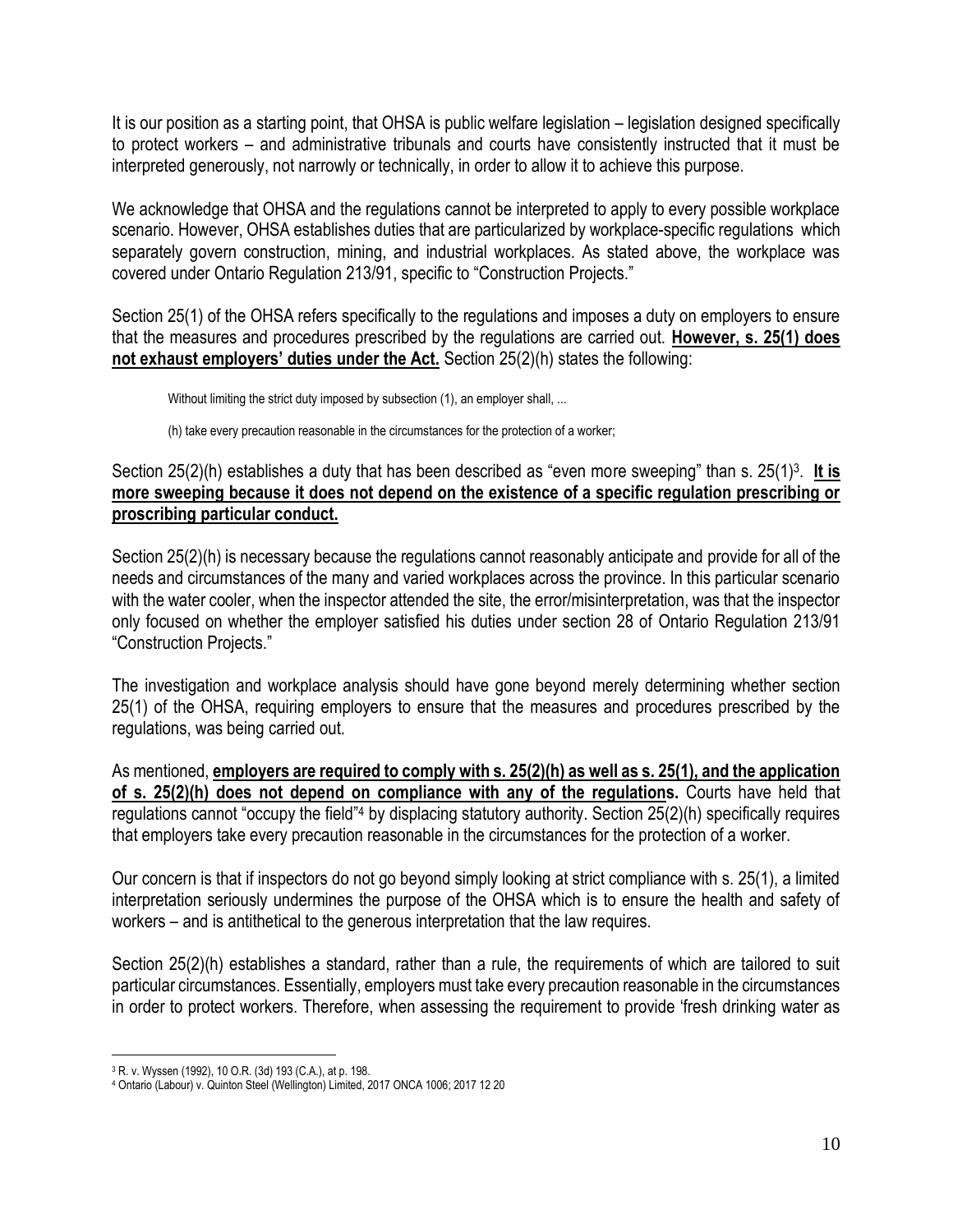prescribed by section 28 of Ontario Regulation 213/91 "Construction Projects," employers must undertake a risk assessment taking into consideration the circumstances, as they are.

In our view, considering the infectious nature of COVID-19 and the high possibility of spread resulting from unsanitary conditions, it does not follow that employers need do only as little as is specifically prescribed in the regulations. There may be cases in which more is required, in which additional safety precautions tailored to fit the distinctive nature of a workplace are reasonably necessary according to s. 25(2)(h), in order to protect workers.

Something that at times is lost when looking at OHSA, and in particular section 25(2)(h) which mandates that the employer "takes every reasonable precaution," is that OHSA mirrors the "precautionary principle".

An important recommendation of the Commission of Inquiry chaired by Justice Archie Campbell in the wake of the SARS outbreak in 2003 – an outbreak of a virus related to COVID-19 – is that the precautionary principle is to be put into action in order to prevent unnecessary illness and death. As explained by Justice Campbell, **this principle applies where health and safety are threatened even if it cannot be established with scientific certainty that there is a cause and effect relationship between the activity and the harm. The entire point is to take precautions against the as yet unknown.** 

Considering Justice Campbell's conclusion, we are requesting that your office reaffirm with inspectors and employers, that when looking at whether employers are fulfilling their obligations, especially in relation to COVID-19, OHSA must be interpreted generously, not narrowly or technically, in order to allow it to achieve this purpose.

There needs to be clear direction to workplaces that it is not sufficient for employers to minimally comply with a workplace's requirements under any given OHSA regulation, but rather, that employers must also consider whether there are further precautions that should or could be taken to protect worker safety in order to fulfill employer duties under section 25(2)(h) of the OHSA.

Please feel free to contact me directly if you would like to discuss this issue further.

Kindest Regards,

Pom Nill-

Patrick J. Dillon Business Manager & Secretary Treasurer, Provincial Building and Construction Trades Council of Ontario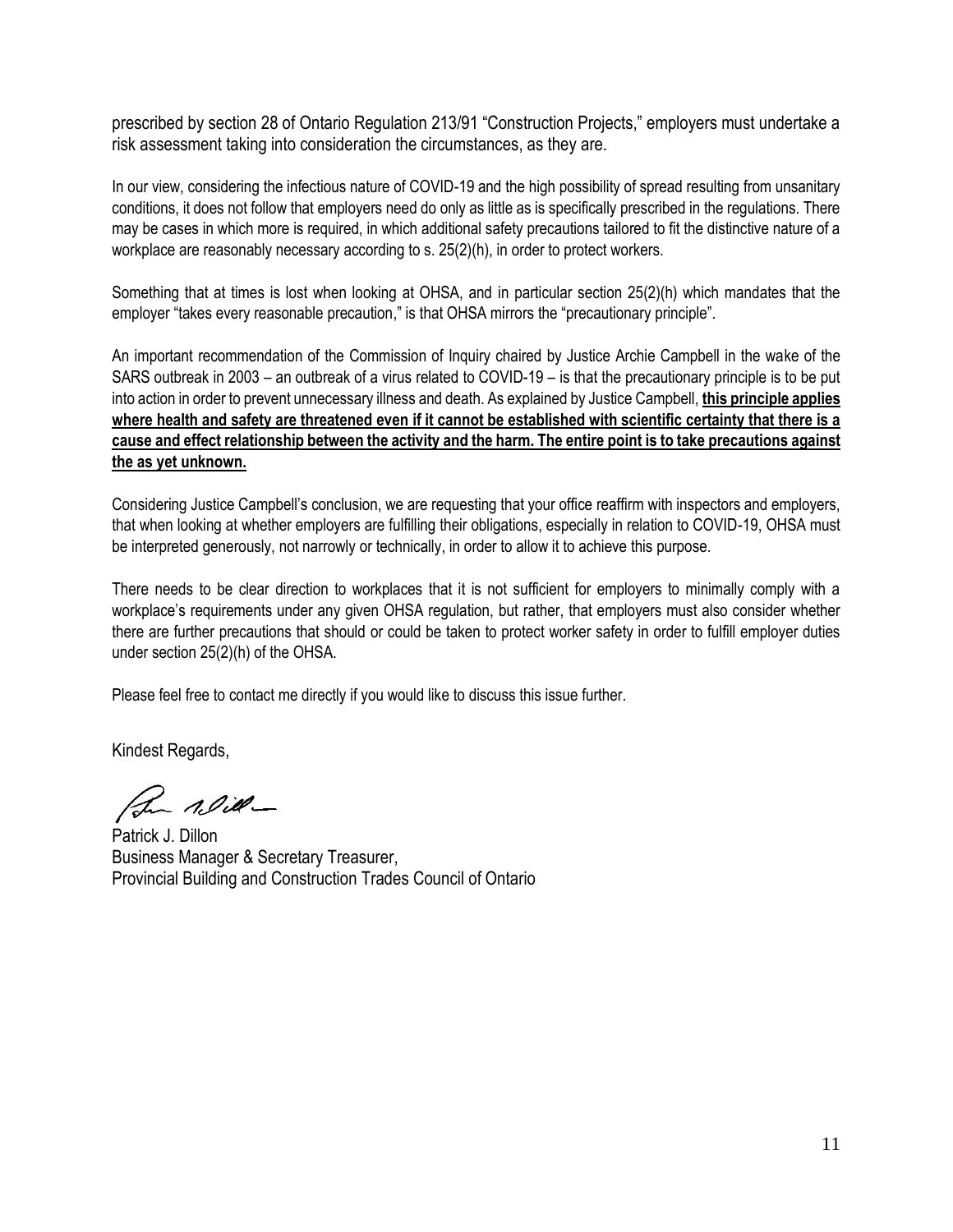## **APPENDIX C Ministry of Labour Training Skills Development (MLTSD) Contact List**

| <b>Area Identified</b>         | <b>MLTSD Region for</b><br>this area                                           | <b>Director &amp; Contact Information</b>                                                                                                                   |
|--------------------------------|--------------------------------------------------------------------------------|-------------------------------------------------------------------------------------------------------------------------------------------------------------|
| <b>Central Ontario</b>         | <b>Central East &amp; Central</b><br>West<br>depending on exact<br>location    | Stephen McDonald - Director, Central<br><b>West Region</b><br>Cell: 416-705-3063                                                                            |
|                                |                                                                                | Dorothy Holster - Director, Central<br><b>East Region</b><br>Cell: 416-729-1741                                                                             |
| <b>Eastern Ontario</b>         | Eastern                                                                        | Sandra Lawson - Director, Eastern<br><b>Region</b><br>Cell: 613-290-5513                                                                                    |
| Essex & Ken                    | Western                                                                        | Chris Plouffe - A/Director, Western<br><b>Region</b><br>Cell:519-476-2875                                                                                   |
| Hamilton &<br><b>Brantford</b> | Western                                                                        | Chris Plouffe - A/Director, Western<br><b>Region</b><br>Cell:519-476-2875                                                                                   |
| London                         | Western                                                                        | Chris Plouffe - A/Director, Western<br><b>Region</b><br>Cell:519-476-2875                                                                                   |
| Niagara-<br>Haldimand          | Western                                                                        | Chris Plouffe - A/Director, Western<br><b>Region</b><br>Cell:519-476-2875                                                                                   |
| North Eastern                  | Northern Region or<br><b>Eastern Region</b><br>depending on exact<br>locations | Sandra Lawson - Director, Eastern<br><b>Region</b><br>Cell: 613-290-5513<br>Margaret Cernigoj - Director,<br><b>Northern Region</b><br>Cell: 807-629-9808   |
| North Western                  | Northern Region or<br><b>Western Region</b><br>depending on exact<br>locations | Chris Plouffe - A/Director, Western<br><b>Region</b><br>Cell: 519-476-2875<br>Margaret Cernigoj - Director,<br><b>Northern Region</b><br>Cell: 807-629-9808 |
| <b>Quinte St</b><br>Lawrence   | Eastern                                                                        | Sandra Lawson - Director, Eastern<br><b>Region</b><br>Cell: 613-290-5513                                                                                    |
| Sarnia                         | Western                                                                        | Chris Plouffe - A/Director, Western<br><b>Region</b><br>Cell: 519-476-2875                                                                                  |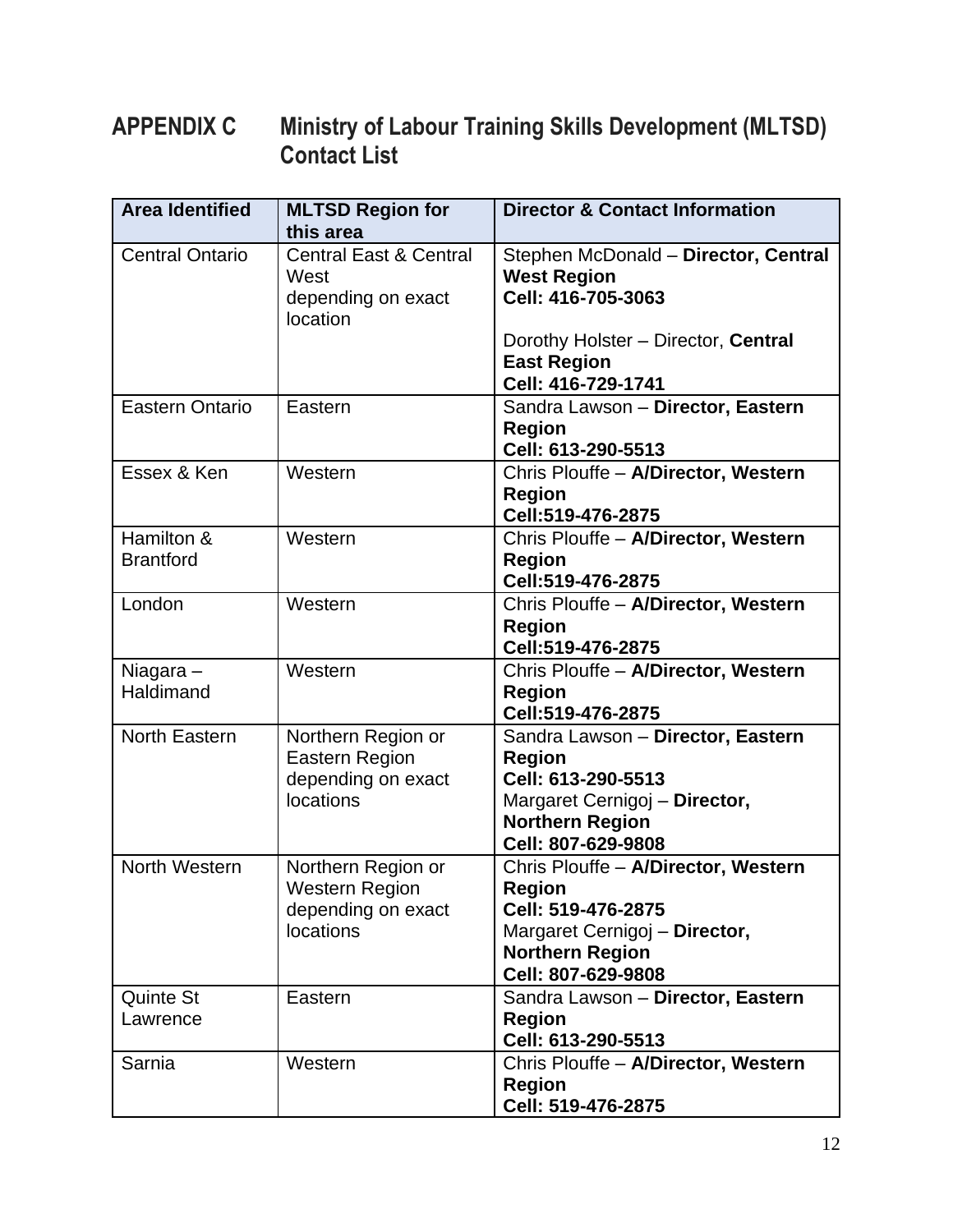| Waterloo<br>Wellington<br>Dufferin & Grey | Western         | Chris Plouffe - A/Director, Western<br><b>Region</b><br>Cell: 519-476-2875    |
|-------------------------------------------|-----------------|-------------------------------------------------------------------------------|
| Parry Sound                               | <b>Northern</b> | Margaret Cernigoj - Director,<br><b>Northern Region</b><br>Cell: 807-629-9808 |
| North Bay                                 | <b>Northern</b> | Margaret Cernigoj - Director,<br><b>Northern Region</b><br>Cell: 807-629-9808 |
| <b>Timmins</b>                            | <b>Northern</b> | Margaret Cernigoj - Director,<br><b>Northern Region</b><br>Cell: 807-629-9808 |
| <b>Kirkland Lake</b>                      | <b>Northern</b> | Margaret Cernigoj - Director,<br><b>Northern Region</b><br>Cell: 807-629-9808 |
| Sudbury                                   | <b>Northern</b> | Margaret Cernigoj - Director,<br><b>Northern Region</b><br>Cell: 807-629-9808 |
| Sault Ste Marie                           | <b>Northern</b> | Margaret Cernigoj - Director,<br><b>Northern Region</b><br>Cell: 807-629-9808 |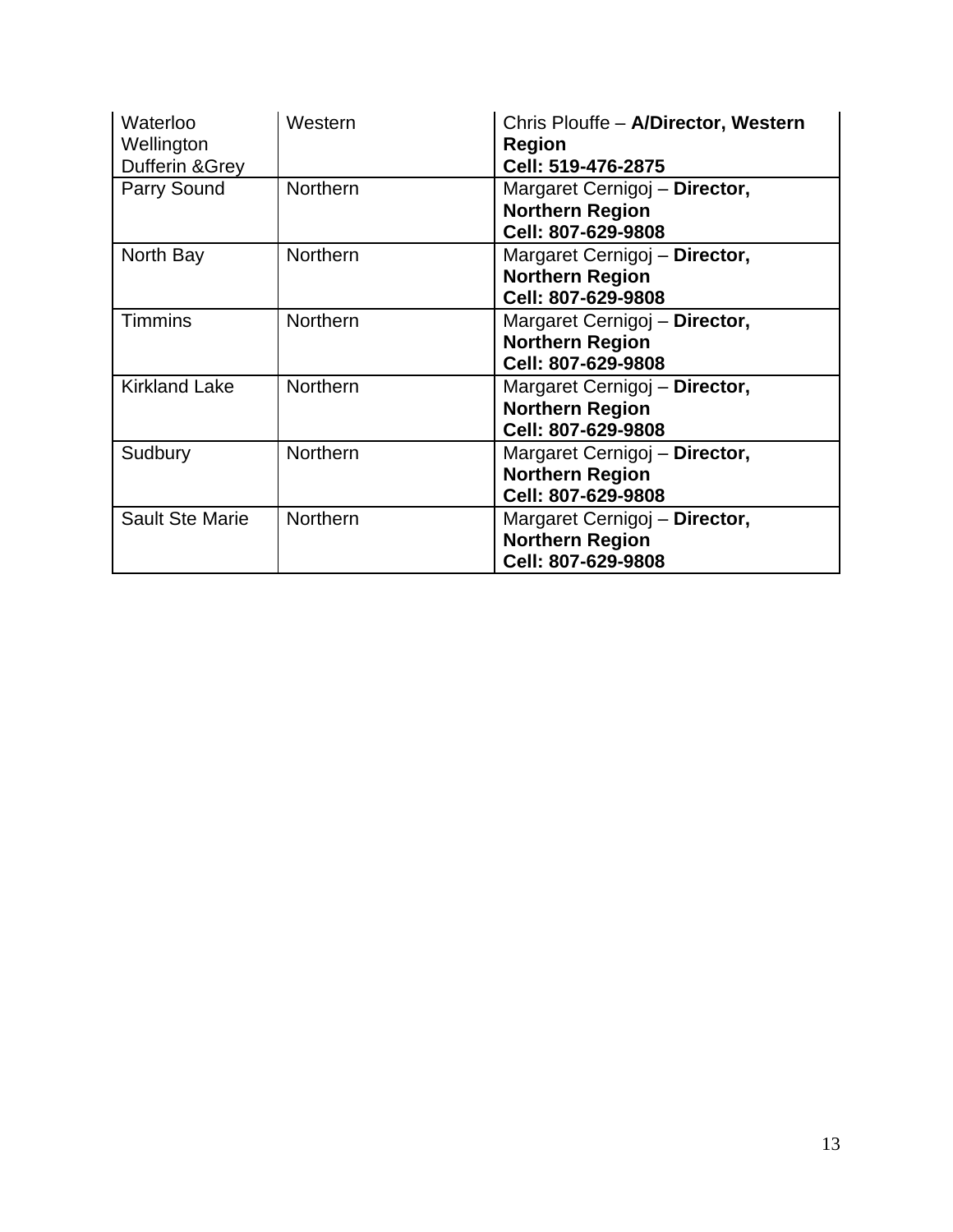## **APPENDIX D: When Can I Refuse Work and What is the Process to Refuse Work?**

With the ever evolving nature of the COVID-19 crisis, a number of questions have been raised with respect to the right of employees to refuse to work.

Under the *Occupational Health and Safety Act*, a worker may refuse work where "the physical condition of the workplace or the part thereof in which he or she works or is to work is likely to endanger himself or herself." When a worker exercises the right to refuse work, the worker must immediately report the circumstances to the worker's employer who is required to undertake an investigation into the work refusal. During the employer's investigation, the worker must remain in a safe location as reasonably close to work as possible and be available to participate in the employer's investigation into the work refusal.

If, after the employer's investigation has concluded, the worker has reasonable grounds to believe that "the physical condition of the workplace or the part thereof in which he or she works continues to be likely to endanger himself or herself", the worker may continue to refuse to work and an inspector from the Ministry of Labour must be contacted to investigate the matter. The worker must remain in a safe location as reasonably close to the workplace as possible during the Inspector's investigation. Upon the conclusion of the Inspector's investigation, he/she will issue a decision on the work refusal.

In addition, special provisions under the *Occupational Health and Safety Act* exist to address a situation in which a "dangerous circumstances" exist in the workplace. A "dangerous circumstance" is defined as a situation in which there is a contravention of the *Occupational Health and Safety Act* or its regulations, the contravention poses a hazard or danger to a worker and the danger or hazard is such that a delay may seriously engager a worker. Where such circumstances are present, a certified member(s) of the workplace health and safety committee may raise such concerns with the employer and, in some cases in accordance with the Occupational Health and Safety Act, direct that the work giving rise to the dangerous circumstance be stopped pending an investigation by an Inspector.

It is imperative to note that the right to refuse work under the *Occupational Health and Safety Act* does not extend to all types of employment. For instance, employees employed in connection with the operation of a hospital or similar type of health care institutional are not permitted to refuse work. Further, workers are not permitted to refuse work where doing so "would directly endanger the life, health or safety of another person".

Only workers have the right to refuse work when appropriate and in accordance with the *Occupational Health and Safety Act*. The Union does not have the legal right to do so. However, members with specific concerns related to work refusals may contact their Union Representative for further information and guidance.

It is also important to note that under the *Occupational Health and Safety Act*, employers have the obligation to take all reasonable steps to ensure a healthy and safe workplace.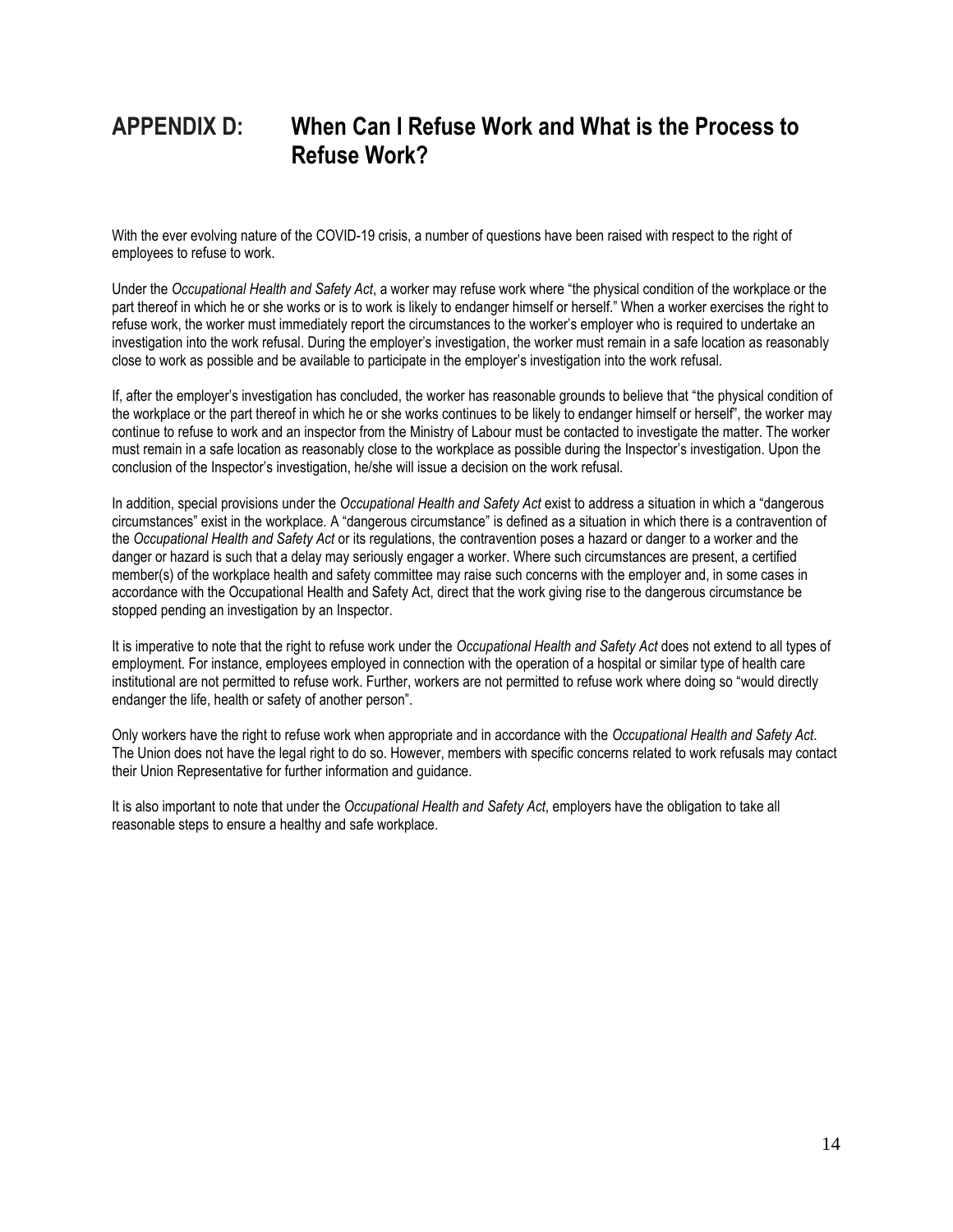# Procedure for a Work Refusal